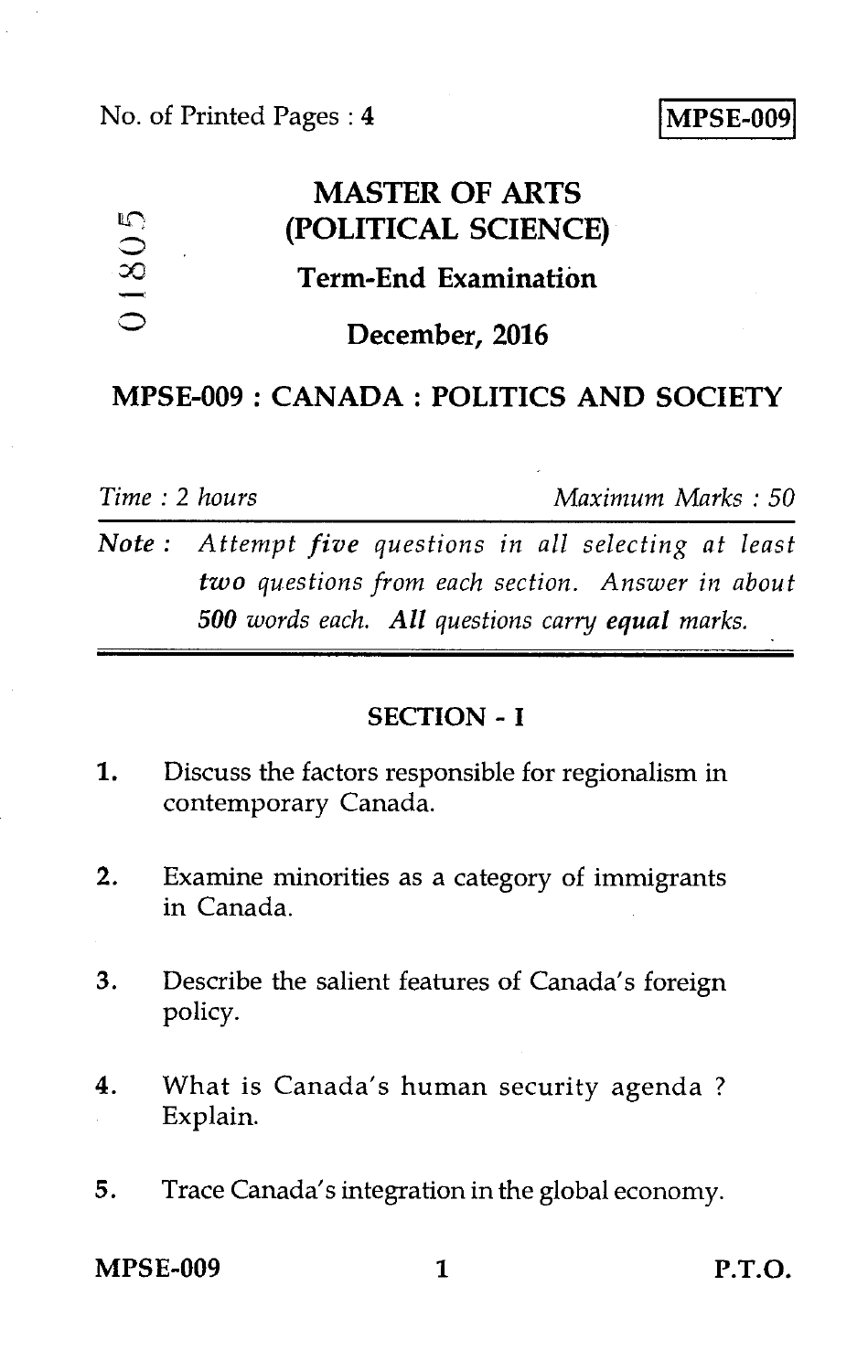# **SECTION - II**

- 6. Examine the important issues and problems in India - Canada relations.
- 7. Describe the salient features of the charter of Rights and Freedoms granted by the Canadian Constitution.
- 8. What are the salient features of Canada's judicial system ? Elaborate.
- 9. Write a note on pressures involved in decentralising the Canadian federal structure.
- 10. Discuss the new management culture in the Canadian public services.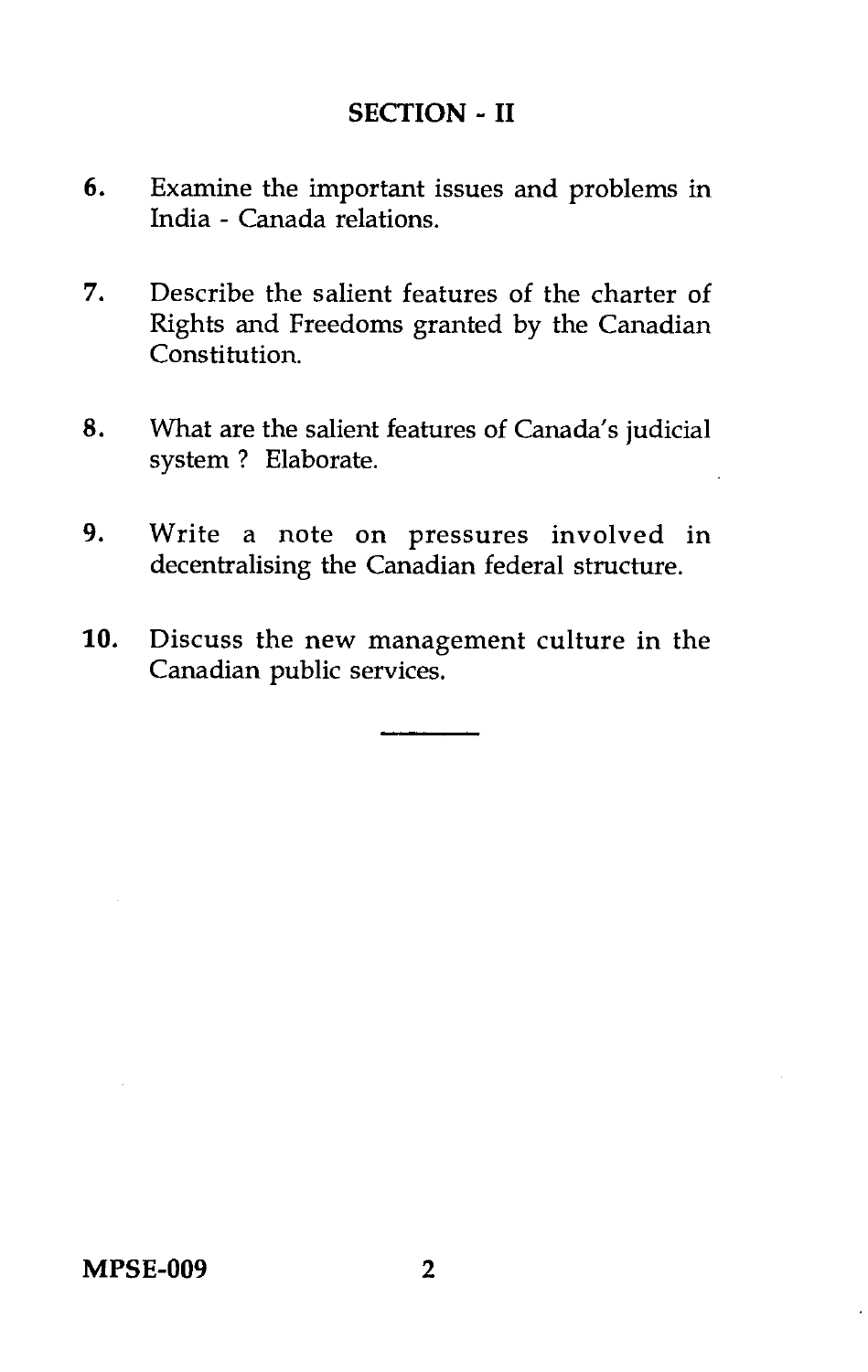एम.पी.एस.ई.-009

स्नातकोत्तर उपाधि कार्यकम (राजनीति शास्त्र) सत्रांत परीक्षा दिसम्बर, 2016

एम.पी.एस.ई.-009 : कनाडा : राजनीति और समाज

समय : २ घण्टे

अधिकतम अंक : 50

नोट : कुल **पाँच** प्रश्नों के उत्तर दें, प्रत्येक अनुभाग में से कम से कम दो प्रश्न चनते हये। प्रत्येक प्रश्न का उत्तर लगभग 500 शब्दों में दें। सभी पश्नों के अंक समान हैं।

## अनुभाग - I

- सामयिक कनाडा में क्षेत्रीयवाद के जिम्मेदार कारकों की चर्चा 1. करें।
- कनाडा में प्रवासियों की एक श्रेणी के रूप में अल्पसंख्यकों का  $2.$ परीक्षण करें।
- कनाड़ा की विदेश नीति के विशिष्ट लक्षणों का वर्णन करें।  $3.$
- कनाडा का मानव सुरक्षा एजेंडा क्या है ? व्याख्या करें।  $\overline{\mathbf{4}}$ .
- विश्व अर्थव्यवस्था में कनाडा के एकीकरण को रेखांकित करें। 5.

**MPSE-009** 

3

P.T.O.